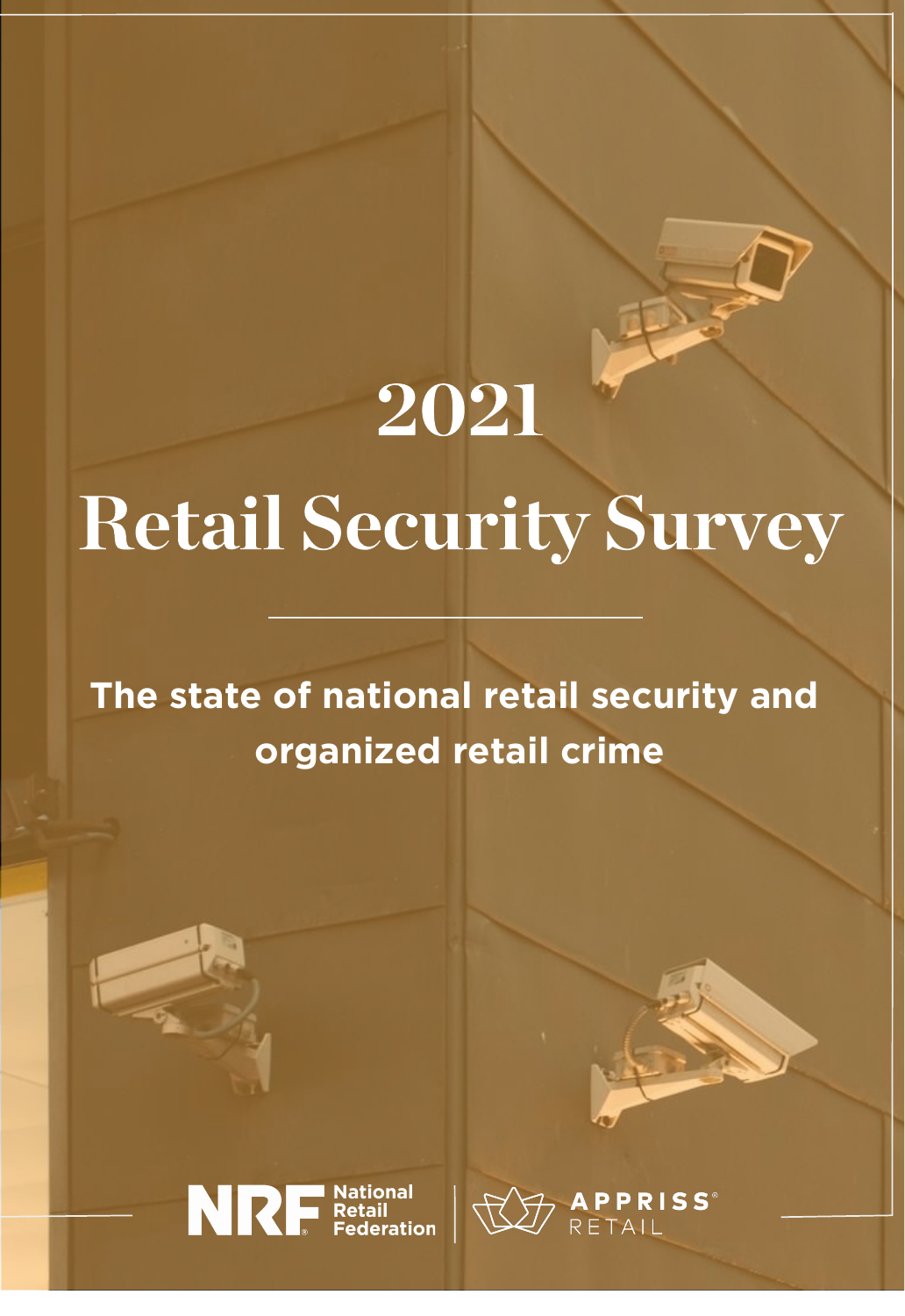# Table of Contents

| Introduction and Key Findings    |                |
|----------------------------------|----------------|
| Shrink                           | $\overline{2}$ |
| <b>Current Risk Landscape</b>    | $\overline{3}$ |
| <b>Internal Theft</b>            | 6              |
| <b>Shoplifting and Robberies</b> | 8              |
| <b>Organized Retail Crime</b>    | 10             |
| Conclusion                       | 12             |
| <b>Appendix: Top ORC Cities</b>  | 1 <sub>3</sub> |
| Appendix: Top Items Stolen       | 14             |



IN PARTNERSHIP WITH

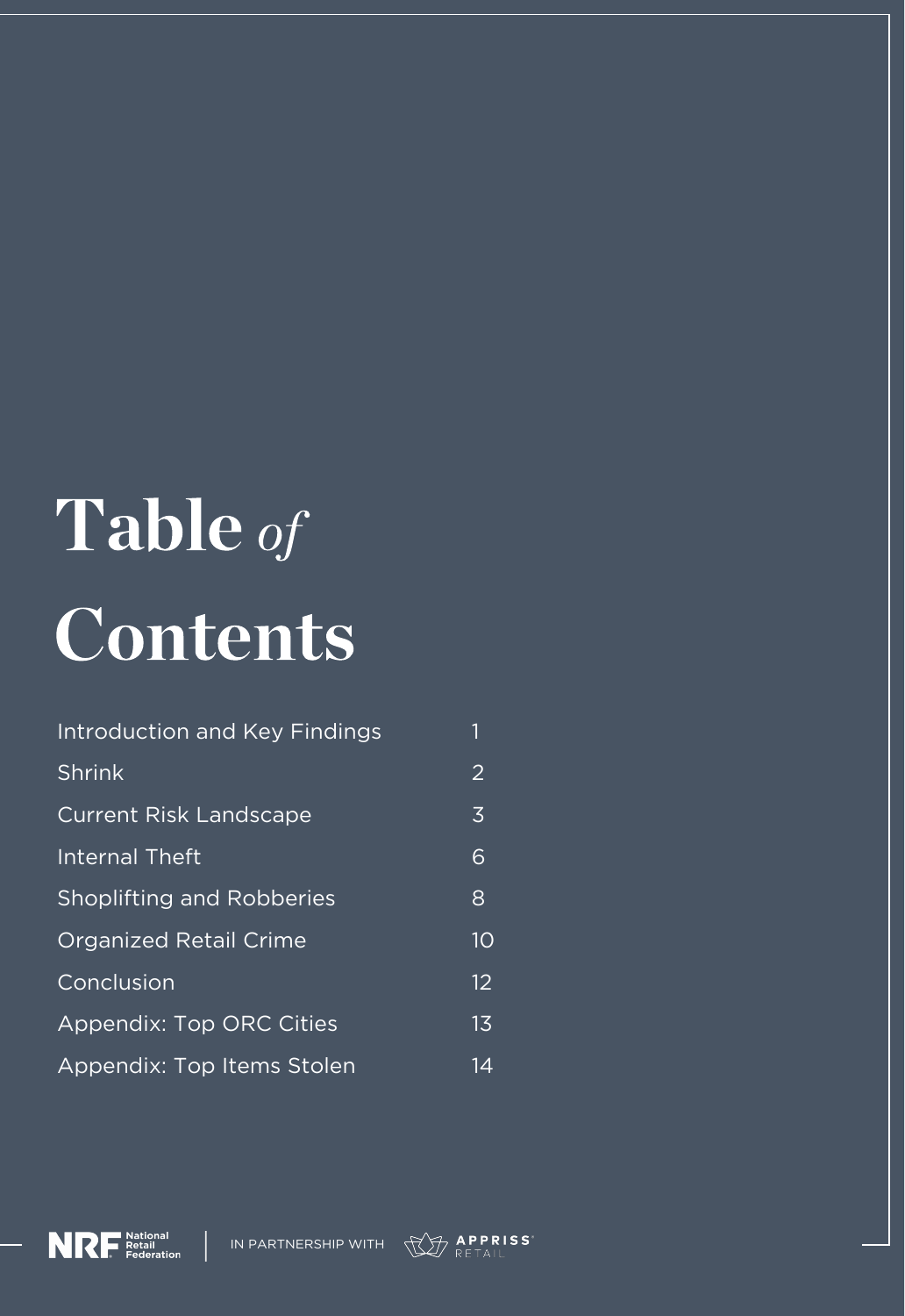### Introduction and Key Findings

Stop if you've heard this one before: COVID-19 has had a tremendous impact on the retail industry. From shifts in consumer behavior to the growth of curbside pickup to livestreaming, the pandemic's influence on how and where consumers shop has been well documented. Less discussed? COVID-19's impact on retailer risk, particularly when it comes to criminal behavior.

According to these highlights from the 2021 Retail Security Survey, participating retailers said the pandemic resulted in an increase in overall risk to their organizations. It also brought new areas of prominence, as consumers had to find new ways of getting products — and criminals new channels to exploit: Buy online, pick up in store and other multichannel methods became ripe targets.

This comes as the average loss per shoplifting and robbery incident has increased. The increasingly risky environment has repercussions that extend well beyond a company's bottom line into actual threats against employees and customers. It is increasingly clear that greater support is needed from lawmakers and law enforcement.

Yet despite the growing dangers from organized retail crime, no federal law prevents this type of activity. That leaves prosecutions  $-$  if they do occur  $-$  in a patchwork of local jurisdictions, even though the crimes are typically multi-jurisdictional and multi-state.

LP professionals and retailers are not sitting idly by while these changes occur. They have brought attention to the continuing increase in ORC, cybercrimes, and shootings and other violent incidents in malls and stores. They continue to invest in multiple resources: Half of respondents said their organization was adding technology resources and capital. And, compared with last year, there is more of a focus on hiring additional personnel.

As the long-term impacts of the COVID-19 pandemic continue to evolve, one thing is clear: The retail risk environment is more complex and more costly than ever.



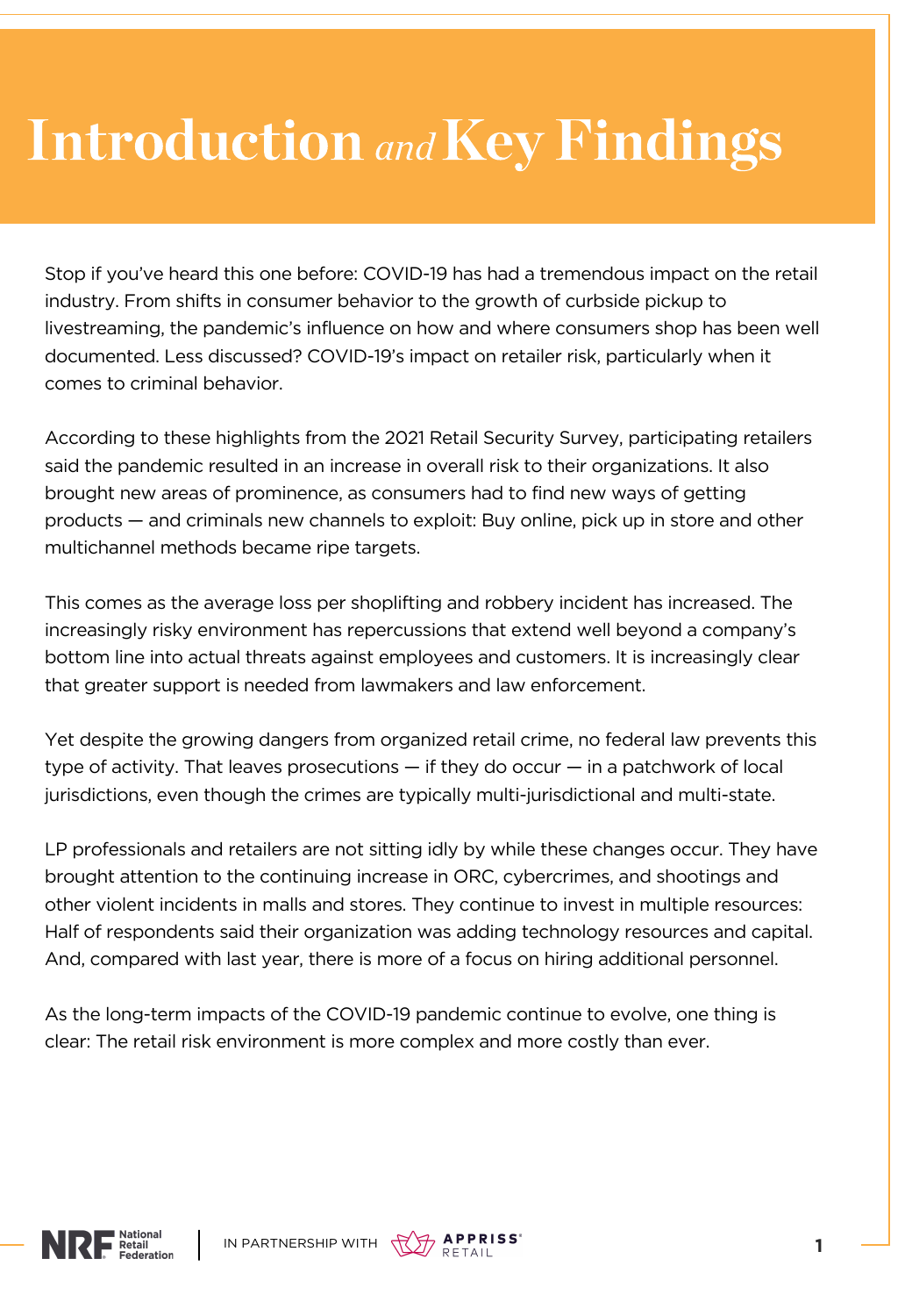### Shrink

#### **Top line**

Despite the many new avenues for shrink, the overall rate of shrink remained relatively steady compared with 2019. While that can be seen as good news, it is worth noting that it remains above the five-year average.

The shrink rate also seems to cut a fairly wide swath across retailers, with fewer keeping their shrink rates below 0.5%.

For fiscal year 2020, what was your company's inventory shrinkage percentage  $(\%)$ calculated at retail?

|                             | <b>FY 2020</b> | <b>FY 2019</b> | <b>FY 2018</b> | <b>FY 2017</b> | <b>FY 2016</b> |
|-----------------------------|----------------|----------------|----------------|----------------|----------------|
| 3% and higher               | 15.7%          | 18.2%          | 10.9%          | 9.1%           | 9.0%           |
| Between 2% and 2.99%        | 11.8%          | 9.1%           | 14.5%          | 10.9%          | 14.1%          |
| Between 1.5% and 1.99%      | 11.8%          | 15.2%          | 10.9%          | 12.7%          | 17.9%          |
| Between 1.25% and 1.49%     | 17.6%          | 7.6%           | 10.9%          | 9.1%           | 9.0%           |
| Between 1% and 1.24%        | 9.8%           | 19.7%          | 3.6%           | 16.4%          | 7.7%           |
| <b>Between .5% and .99%</b> | 21.6%          | 16.7%          | 21.8%          | 20.0%          | 24.4%          |
| .49% and lower              | 11.8%          | 13.6%          | 27.3%          | 21.8%          | 17.9%          |

| <b>Average</b> | 1.6% | 1.6% | $1.4\%$ | 1.3% | $1.4\%$ |
|----------------|------|------|---------|------|---------|
| <b>Median</b>  | 1.3% | 1.3% | 1.0%    | 1.1% | 1.2%    |



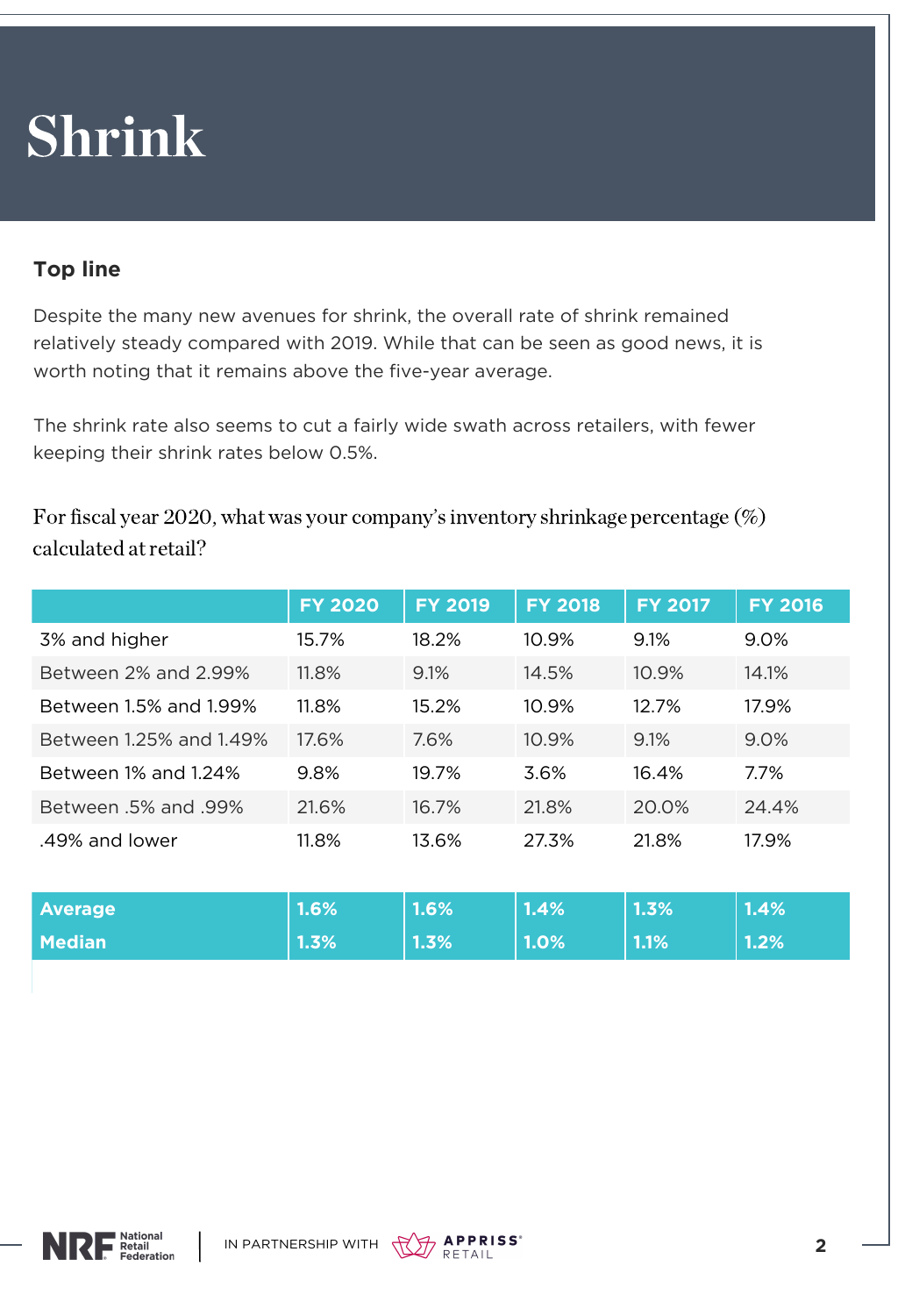# Current Risk Landscape

#### **New threats emerge**

LP professionals have a growing list of threats on their radars. When asked what areas have increased in priority over the last five years, LP professionals were most likely to point to mall and store-related violence alongside cyber incidents and ORC.

Percent who indicated the following risks and threats have become more of a priority for their organization in the last 5 years.





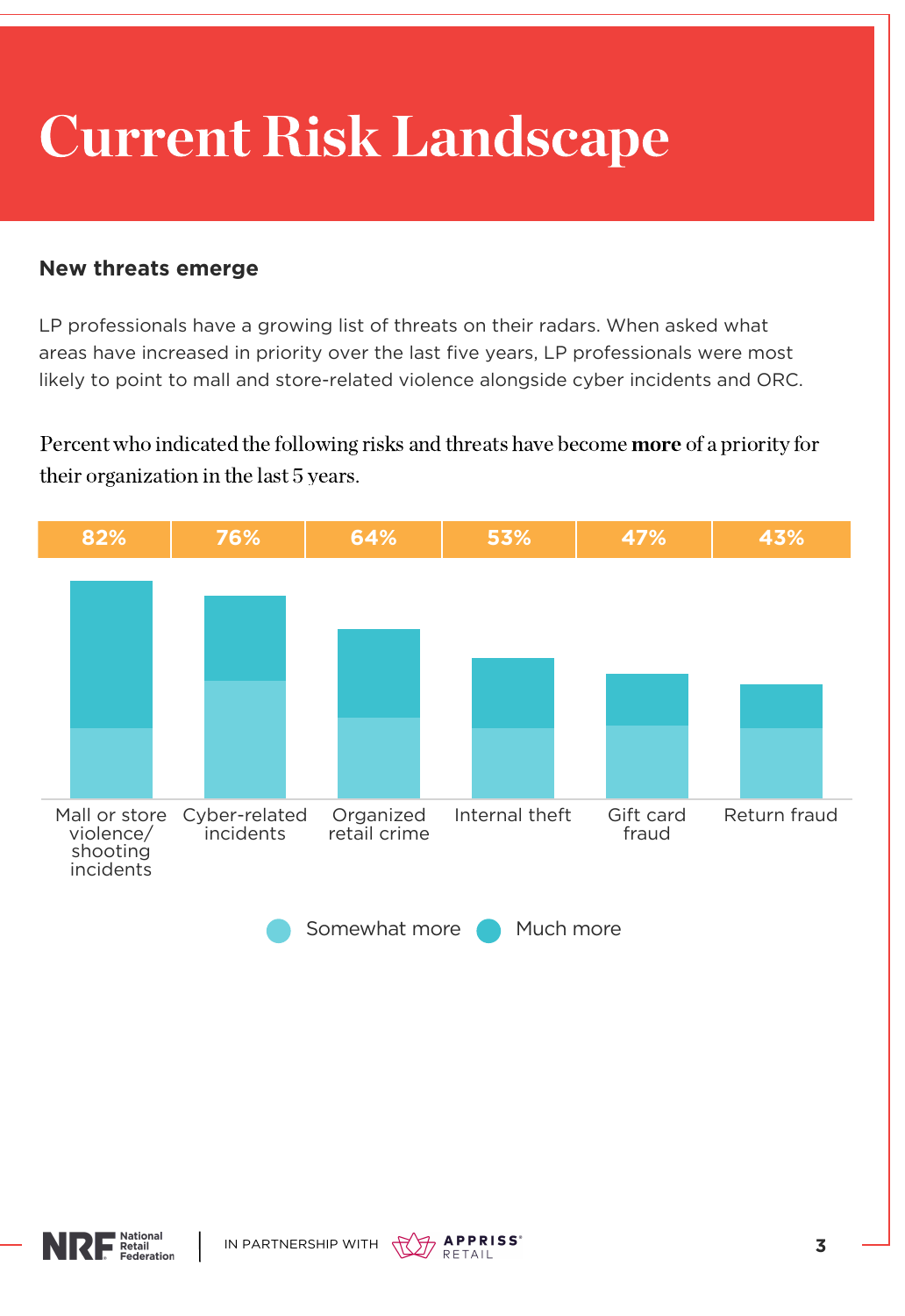#### **The COVID-19 effect**

Of course, 2020 was like no other. While the world was focused on the threat of COVID-19, the pandemic brought new risk to retailers. More than two-thirds said the pandemic increased risks for their organization. Topping the list: workplace violence (61%) and organized retail crime (57%).

At the same time, almost one in five (18%) said they actually saw a slight or significant reduction in threats over the past year. Employee theft was the largest area of reduction, with one-third saying this had reduced slightly or significantly. Shoplifting also was a reduced threat for about 30 percent of respondents.

Cargo theft was the largest area in which the pandemic had no impact, with about seven in 10 reporting no change.

Percent who reported the COVID-19 pandemic resulted in an increase on fraud, crime and overall risk on their company





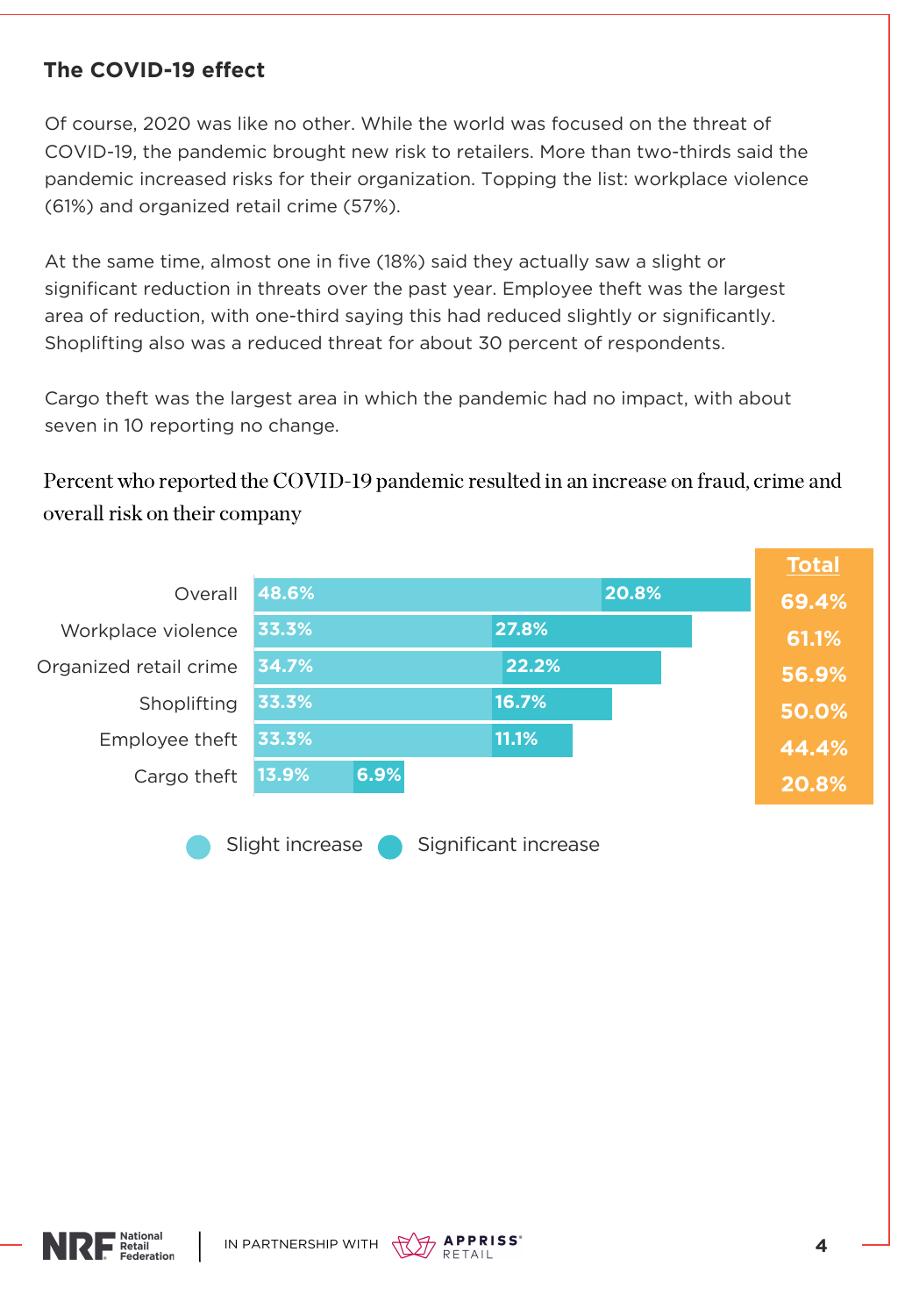Mandated shutdowns and other shopping restrictions impacted where fraudulent activity occurred. Criminals went where the opportunities were; with a significant increase in multichannel sales such as buy online, pick up in store, crime followed.

In fact, compared with the previous year, more than twice as many respondents reported that multichannel sales were their fastest growing source of fraud. Naturally, with many stores shut down or shoppers' in-person visits limited, the percent of those who saw a surge in in-store-only sales fraud dropped significantly. And those who pointed to online-only sales fraud saw almost no change over the previous year.

#### Where have you noticed the **greatest** increase in fraud occurring?

|                                                                   | 2021<br><b>Survey</b> | 2020<br><b>Survey</b> |
|-------------------------------------------------------------------|-----------------------|-----------------------|
| Multichannel sales (for example, buy online, pick up in<br>store) | 38.9%                 | 18.8%                 |
| In-store only sales                                               | 27.8%                 | 49.3%                 |
| Online only sales                                                 | 26.4%                 | 26.1%                 |

One potential positive outgrowth of COVID-19 could be related to LP's role in cybersecurity. LP professionals were more likely to say they are often or always involved in their organization's cybersecurity in 2020. This could potentially be tied to the pandemic, where more retail emphasis was shifted online. It might also be an awareness of the importance of better integrating this important aspect of cybercrime into overall loss prevention.

However, there is room for greater collaboration, with one-third (34%) of respondents still saying they do not believe they are as involved as they should be in their organization's cybersecurity issues.



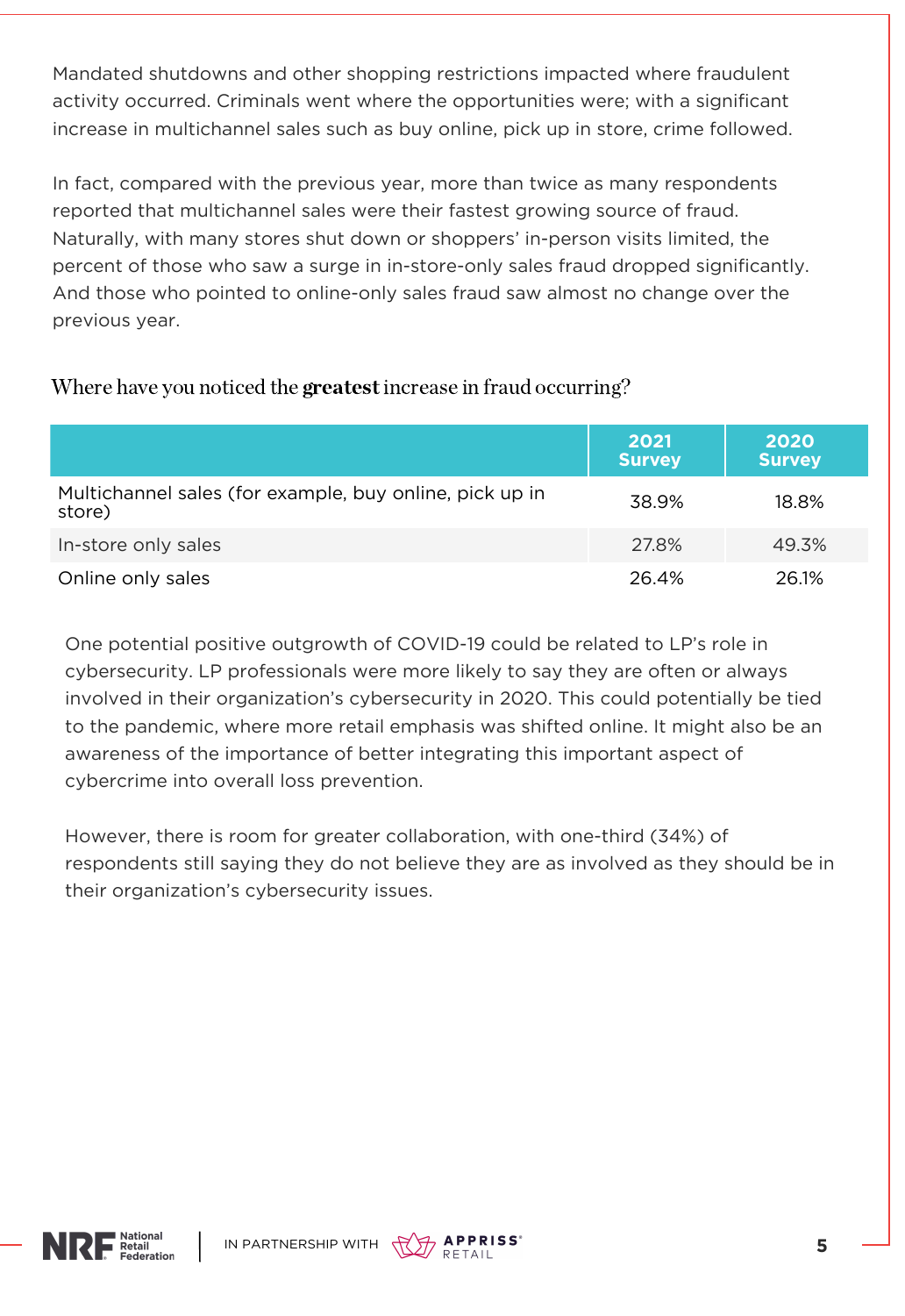### Internal Theft

#### **An inside job**

When it comes to employee-related crime, there were highs and lows. Apprehensions and prosecutions of dishonest employees appear to be down compared with last year and with the five-year average.

Overall, the average for employee apprehensions was down in 2020 compared with 2019, but about on par with 2018. Terminations were slightly lower than 2019 but maintained an overall sizeable increase since 2018. Prosecutions were at the lowest point since 2015.

|                      | <b>FY 2020</b> | FY 2019 | <b>FY 2018</b> | FY 2017 | <b>FY 2016</b> | FY 2015 |
|----------------------|----------------|---------|----------------|---------|----------------|---------|
| <b>Apprehensions</b> |                |         |                |         |                |         |
| Average              | 361.6          | 560     | 322.6          | 506.1   | 345.6          | 865.3   |
| <b>Median</b>        | 86             | 191     | 76             | 94.5    | 52.5           | 137.5   |
| <b>Terminations</b>  |                |         |                |         |                |         |
| Average              | 527.3          | 558.6   | 335            | 397.8   | 333.2          | 552.7   |
| Median               | 106            | 169     | 122.5          | 100     | 71             | 136     |
| <b>Prosecutions</b>  |                |         |                |         |                |         |
| Average              | 83.0           | 156     | 91.3           | 104.4   | 93.3           | 158.3   |
| <b>Median</b>        | 19             | 40      | 28             | 24      | 13             | 20      |
| <b>Civil Demands</b> |                |         |                |         |                |         |
| Average              | 150.2          | 283.4   | 159.8          | 125.1   | 114.5          | 241.5   |
| Median               | $\overline{3}$ | 32      | 18             | 1.5     | 1.5            | 25.5    |

How many dishonest employee apprehensions, terminations, prosecutions and civil demands were made in 2020?



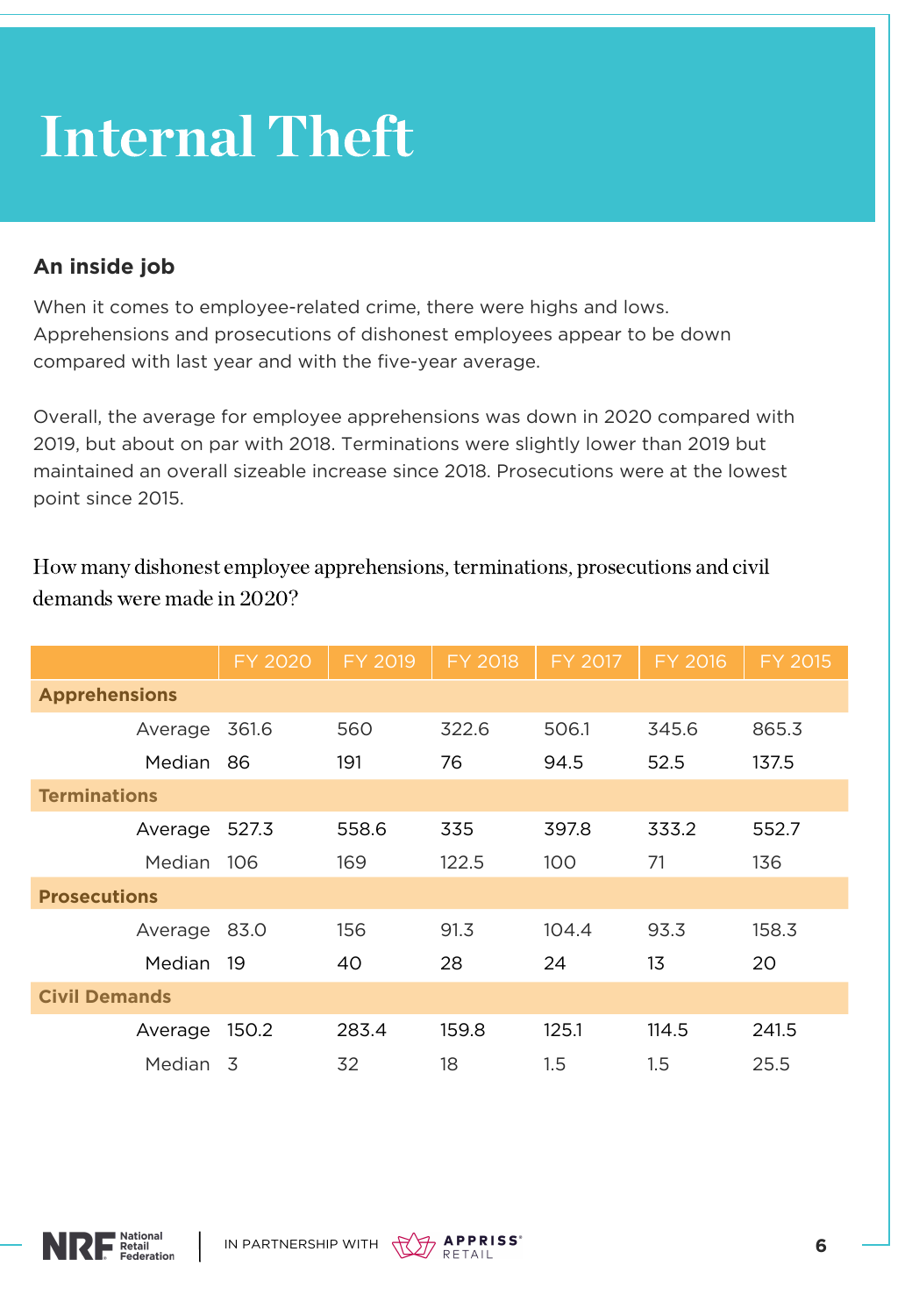Despite the lowered actions, each dishonest employee case cost retailers more than in recent years — \$1,551.66, still higher than the last few years, but not as high as in 2016.

What is the average dollar loss per dishonest employee case?

| FY 2020   FY 2019   FY 2018   FY 2017   FY 2016   FY 2015 |            |            |                       |            |
|-----------------------------------------------------------|------------|------------|-----------------------|------------|
| Average \$1,551.66                                        | \$1,139.32 | \$1.264.10 | \$1,203.16 \$1,922.80 | \$1.233.77 |

However, respondents were more likely to report an average dollar loss of \$1,000 or higher. Half (50%) of respondents reported an average dollar loss of at least \$1,000 compared with 29% in 2019. While this is higher than in previous years, it is not unprecedented: Respondents reported similar results in both 2018 and 2016.

FY 2020 FY 2019 FY 2018 FY 2017 FY 2016 FY 2015 FY 2014 **50.0% 28.8% 46.3% 39.0% 47.4% 33.9% 33.9%**

Percent who reported an average dollar loss of at least \$1,000



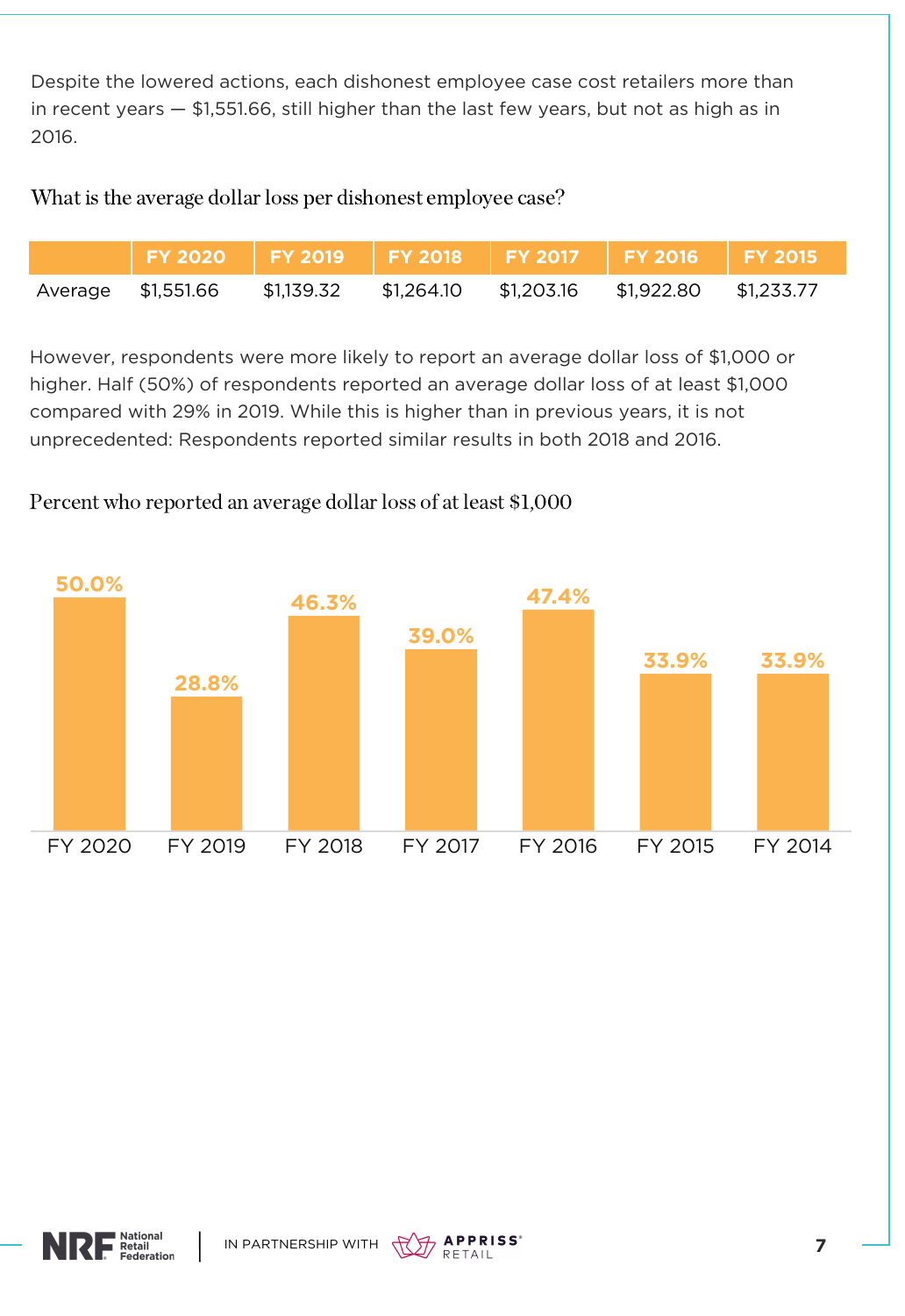### **Shoplifting and Robberies**

Criminal action is not always an inside job and retailers are fighting on multiple fronts. The number of apprehensions, prosecutions and civil demands all fell to new lows in 2020. Apprehensions were down to 507.8 on average in 2020 from 688.8 in 2019. However, with the exception of 2018 — when apprehensions were about on par with 2020 – this is a sizeable decrease over the previous five years.

Prosecutions also show a slight decline over the previous year and a more significant change over time.

Civil demands, however, showed a significant falloff, landing well below the averages of the last five years.

How many shoplifting apprehensions (i.e. stops), prosecutions and civil demands were made in 2020?

|                      | <b>FY 2020</b> | <b>FY 2019</b> | <b>FY 2018</b> | <b>FY 2017</b> | <b>FY 2016</b> | <b>FY 2015</b> |
|----------------------|----------------|----------------|----------------|----------------|----------------|----------------|
| <b>Apprehensions</b> |                |                |                |                |                |                |
| Average              | 507.8          | 688.8          | 509.4          | 1,105.2        | 1,440.2        | 3,322.7        |
| <b>Median</b>        | $\circ$        | 15             | 25             | $\overline{4}$ | $\overline{2}$ | 10             |
| <b>Prosecutions</b>  |                |                |                |                |                |                |
| Average              | 323.3          | 417.5          | 369.7          | 727.9          | 741.9          | 1,934.6        |
| <b>Median</b>        | 5              | 30             | 20             | 10             | 3              | 7.5            |
| <b>Civil Demands</b> |                |                |                |                |                |                |
| Average              | 42.6           | 389.7          | 369.8          | 543.9          | 308.9          | 2,201.4        |
| Median               | $\circ$        | $\circ$        | $\Omega$       | $\circ$        | O              | $\circ$        |



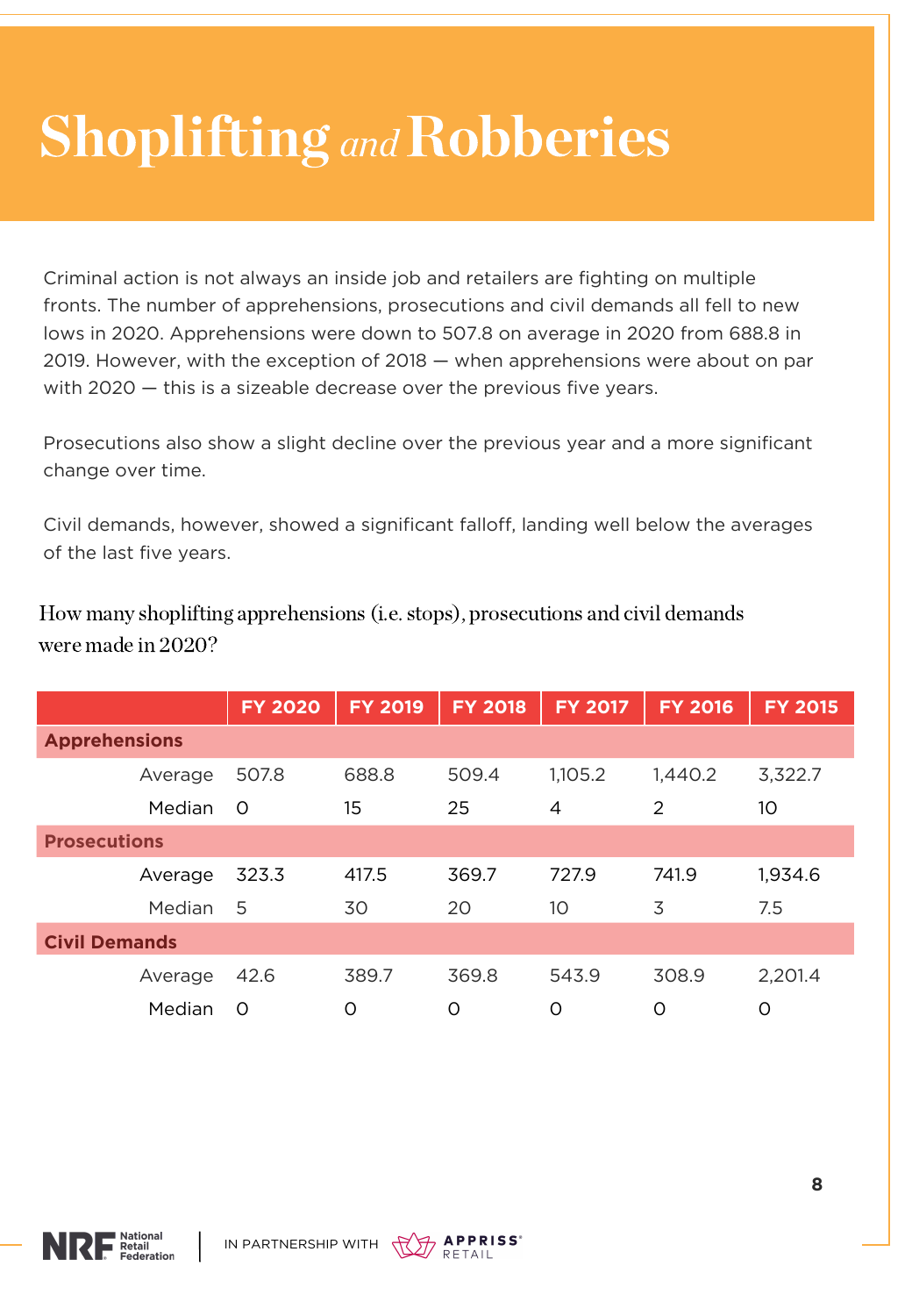Still, those shoplifting incidents are paying off more for the criminal. The average loss per shoplifting incident is up compared with last year, but still below the average of the last few years. The median — the "middle" value in the list of all survey respondents — is the lowest it has been in the last seven years.

What is your company's average dollar loss per shoplifting incident?

| $\mid$ FY 2020 $\mid$ FY 2019 $\mid$ FY 2018 $\mid$ FY 2017 $\mid$ FY 2016 $\mid$ FY 2015 $\mid$ FY 2014 $\mid$ |  |  |  |
|-----------------------------------------------------------------------------------------------------------------|--|--|--|
| Average \$461.86 \$270.06 \$546.67 \$543.28 \$798.48 \$376.80 \$317.84                                          |  |  |  |
| Median \$136.50 \$200.00 \$180.00 \$200.00 \$230.00 \$138.00 \$165.00                                           |  |  |  |

One of the most troubling trends is also a costly one. Robberies, which bring the added threat of injury to retail workers and shoppers, are delivering tremendous windfalls to criminals. The average retail robbery netted more than \$7,500 — a figure not seen since 2015.

What is your company's average dollar loss per robbery incident?

|  |  | FY 2020   FY 2019   FY 2018   FY 2017   FY 2016   FY 2015   FY 2014 |                                                                                    |
|--|--|---------------------------------------------------------------------|------------------------------------------------------------------------------------|
|  |  |                                                                     | Average \$7,594.48 \$828.94 \$2,885.15 \$4,237.02 \$5,309.72 \$8,170.17 \$2,465.00 |



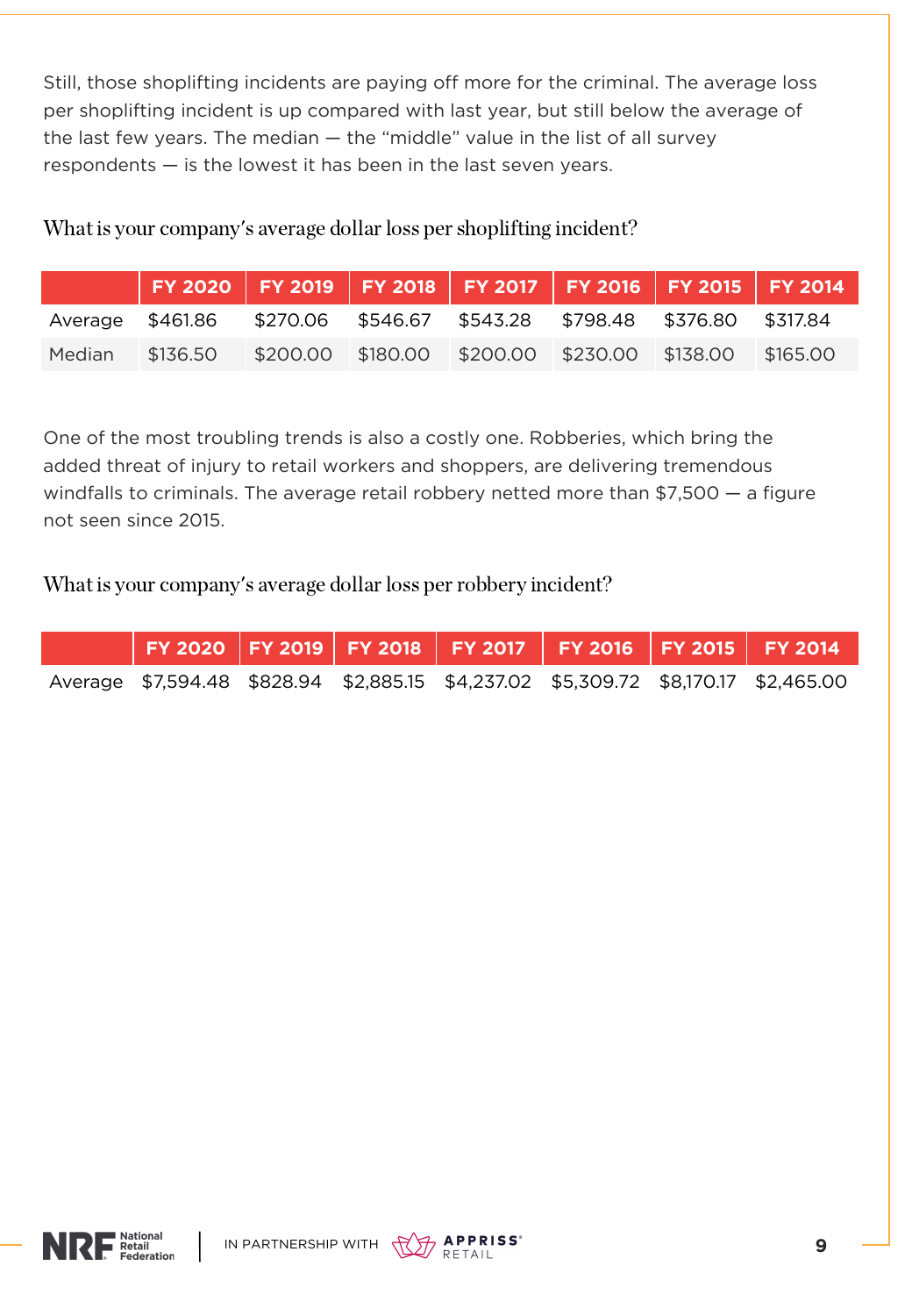# Organized Retail Crime

"Due to curfews, closures and overall pandemic restrictions, shoplifting was suppressed for a prolonged period of time. Once restrictions began to loosen, shoplifting incidents increased higher than pre-pandemic incidents."

- Retailer -

One potential driver behind the increases in robberies and shoplifting incidences is the growth in organized retail crime reported by retailers. About 69% of retailers said they had seen an increase in ORC activity over the past year. They cited reasons such as COVID-19, policing, changes to sentencing guidelines and the growth of online marketplaces for the increase in ORC activity.

Most alarming: Retailers report these gangs are more aggressive and violent than in years past. Some 65% of respondents noted the increase in violence, while 37% said ORC gangs were much more aggressive than in the past. For comparison, in 2019, only 57% said ORC gangs were more aggressive with 31% saying they were much more aggressive.

One area of strong agreement, buoyed no doubt by the increase in aggressive tactics, is the need for a federal ORC law. Some 78% of respondents felt it would effectively combat these issues in part because ORC is a multi-jurisdictional issue that crosses state lines. It is growing in its use and because of the broad range of activities, it would be more productive to bring charges at the federal level versus a series of small local cases.

> "Perpetrators are becoming more common in an era where it is easy to evade prosecution." - Retailer -



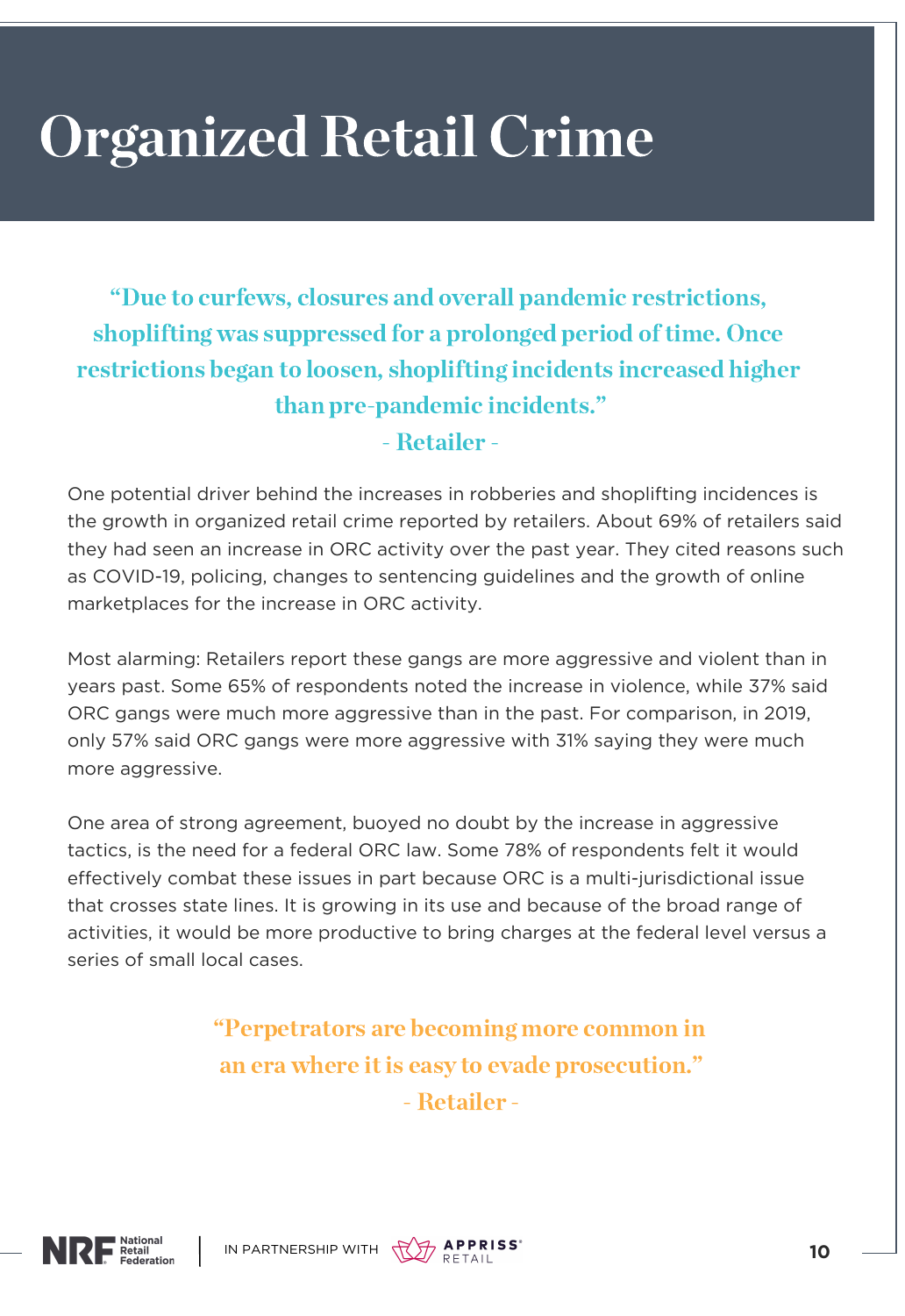#### **More tools in the arsenal**

LP professionals are proactively investing in tools to combat the rise in crime as well as new risk areas. When compared with previous years, respondents were more likely to say their company was allocating additional resources to address risks this year. Half reported their organization was allocating additional technology resources and another 50% said they were allocating additional capital specifically to LP equipment. In a shift from the last few years, there was a significant increase in those reporting that they would dedicate additional staffing resources.

Is your company allocating additional resources to address risks this year?

|                                                        | 2021 Survey | 2020 Survey |
|--------------------------------------------------------|-------------|-------------|
| Yes, technology resources                              | 52.8%       | 52.2%       |
| Yes, capital allocated<br>specifically to LP equipment | 50.0%       | <b>NA</b>   |
| Yes, staff resources                                   | 43.1%       | 26.1%       |
| <b>No</b>                                              | 26.4%       | 31.9%       |
| Yes, other budget resources                            | 20.8%       | 29.0%       |



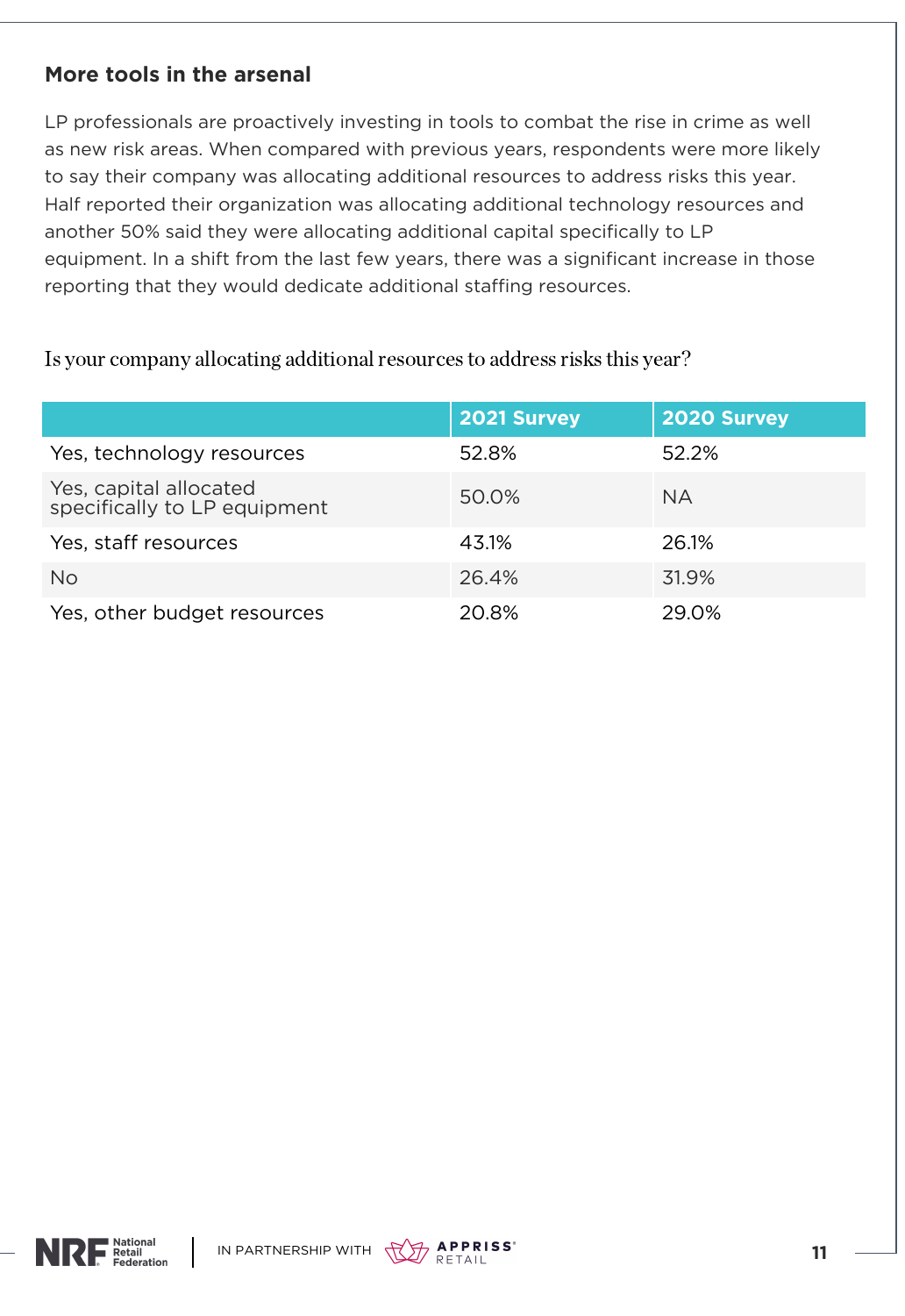## Conclusion

On the front lines, today's LP professionals are asked to stand between increasingly sophisticated criminals and a retailer's bottom line. They bridge the gap between employees and shoppers and aggressive criminal activity. They have expanded their role into helping their organizations fight global cybercrime. And they have faced an unprecedented global pandemic, which changed retail overnight.

LP professionals confronted all these challenges without giving much ground as overall shrink remained steady. And they are looking to the future with continued investment in technology resources and people. However, retail LP professionals need additional law enforcement help at both the federal and local level. Many have established great partnerships, but more must be done to give law enforcement the tools they need to go after these sophisticated criminals.

#### **Methodology**

The 2021 Retail Security Survey was conducted online among retail industry loss prevention and asset protection professionals. Participants were asked about their company's loss prevention performance and actions in Fiscal Year 2020. A total of 55 retailers reported NRSS metrics, however, some questions may have seen higher response rates. A total of 41 provided responses to the ORC section of the survey.

In a few incidents, outliers were removed so as not to skew the overall result. However, some individual retailers or segments may have seen much higher incident rates.



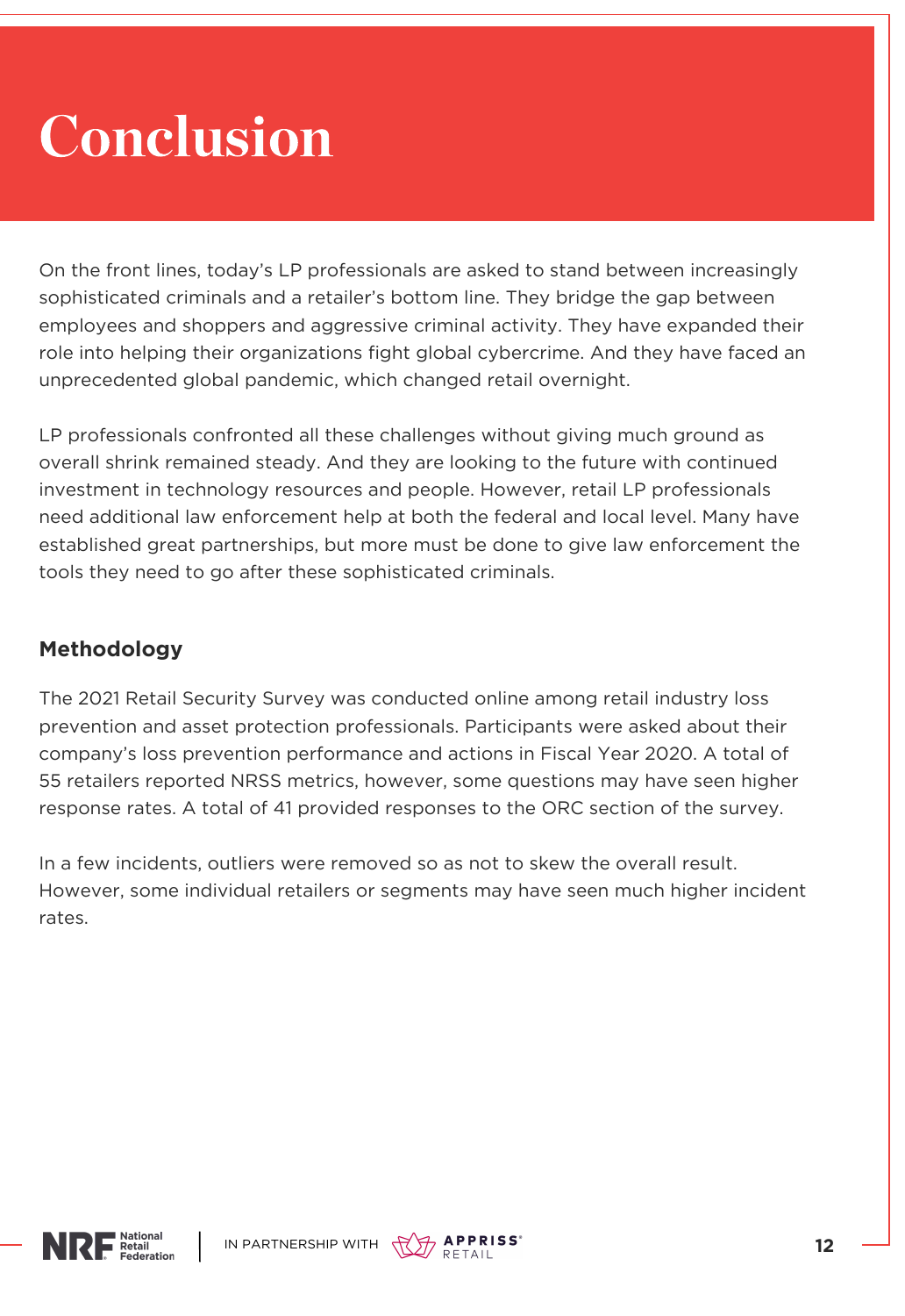# Appendix: Top ORC cities

#### **Top cities affected by ORC**

| Rank            | City                       |
|-----------------|----------------------------|
| $\mathbf{1}$    | CA - Los Angeles           |
| 2               | CA - San Francisco/Oakland |
| $\overline{3}$  | IL - Chicago               |
| $\overline{4}$  | NY - New York              |
| 5               | FL - Miami                 |
| 6               | TX - Houston               |
| 7               | GA - Atlanta               |
| 8               | CA - Sacramento            |
| 9               | MD - Baltimore             |
| 10 <sup>°</sup> | NV - Las Vegas             |
| 10              | WA - Seattle               |